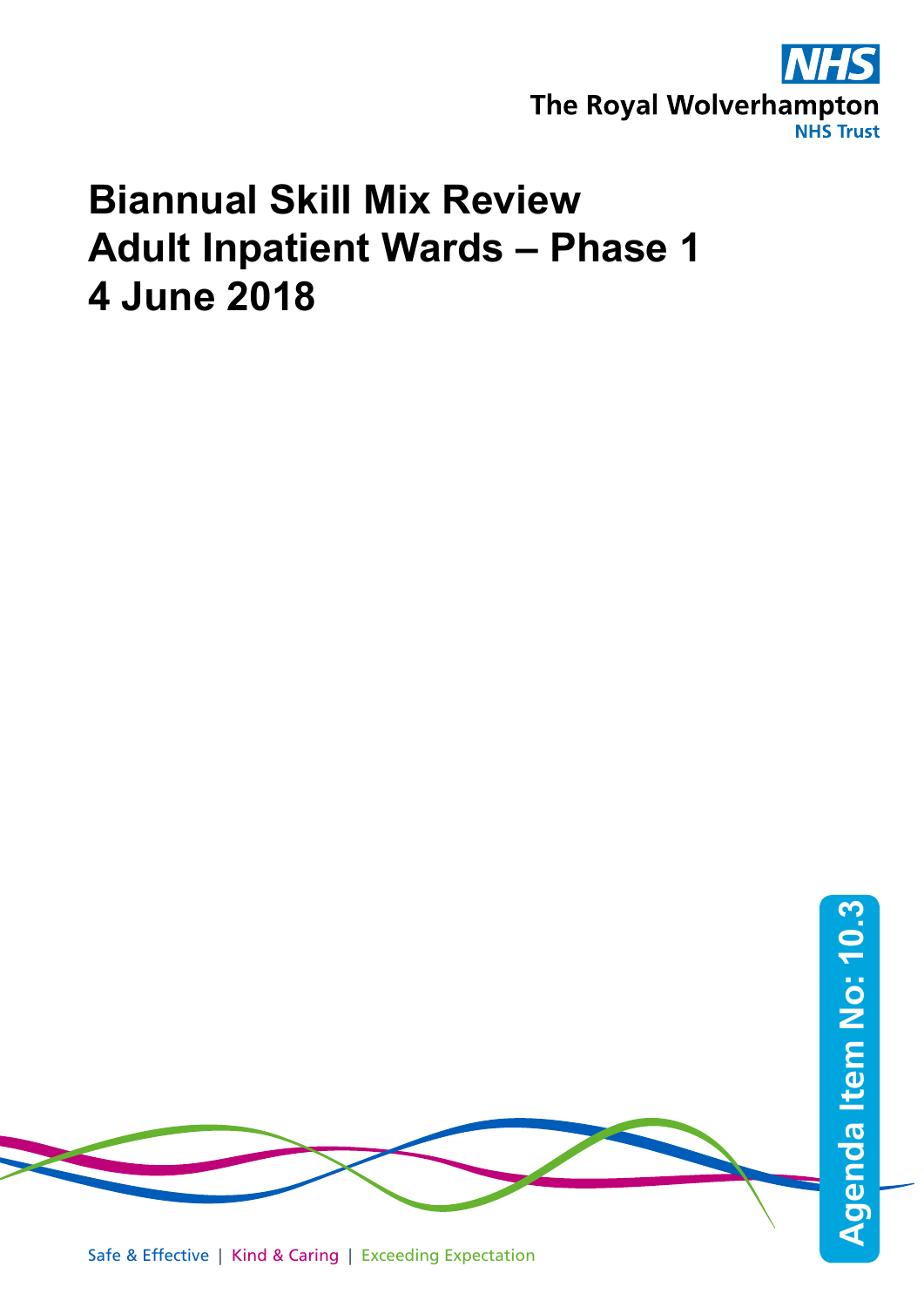The Royal Wolverhampton **NHS** 



**NHS Trust** 

| <b>Trust Board Report</b>                      |                                                                                                                                                                                                                                                                                                                                                                                                                                                                                                                                                                                                                                                                              |  |  |  |  |  |  |
|------------------------------------------------|------------------------------------------------------------------------------------------------------------------------------------------------------------------------------------------------------------------------------------------------------------------------------------------------------------------------------------------------------------------------------------------------------------------------------------------------------------------------------------------------------------------------------------------------------------------------------------------------------------------------------------------------------------------------------|--|--|--|--|--|--|
| <b>Meeting Date:</b>                           | $4th$ June, 2018                                                                                                                                                                                                                                                                                                                                                                                                                                                                                                                                                                                                                                                             |  |  |  |  |  |  |
| Title:                                         | Biannual Skill Mix Review Adult Inpatient Wards - Phase 1                                                                                                                                                                                                                                                                                                                                                                                                                                                                                                                                                                                                                    |  |  |  |  |  |  |
| <b>Purpose of the</b><br>Report:               | Advise the Board on the outcome of the adult inpatient skill mix review                                                                                                                                                                                                                                                                                                                                                                                                                                                                                                                                                                                                      |  |  |  |  |  |  |
| Summary:                                       | This paper details the methodology followed and the outcome of phase 1 of the<br>biannual adult inpatient skill mix review. The content will support the Board in<br>fulfilling their responsibilities to monitor staffing capacity and capability as per NQB<br>guidance 'How to ensure the right people, with the right skills, are in the right place<br>at the right time' and the Government's commitment set out in 'Hard Truth's'.                                                                                                                                                                                                                                    |  |  |  |  |  |  |
| <b>Action required:</b>                        | <b>Receive for Assurance</b>                                                                                                                                                                                                                                                                                                                                                                                                                                                                                                                                                                                                                                                 |  |  |  |  |  |  |
| <b>Clinical implications</b><br>and view       | Ward Sister/Charge Nurses; Matrons and Heads of Nursing/Midwifery were<br>involved in the skill mix process.                                                                                                                                                                                                                                                                                                                                                                                                                                                                                                                                                                 |  |  |  |  |  |  |
| Patient, carer, public<br>impact and views     |                                                                                                                                                                                                                                                                                                                                                                                                                                                                                                                                                                                                                                                                              |  |  |  |  |  |  |
| <b>Author + Contact</b><br>Details:            | Email rosebaker@nhs.net<br>Tel 01902 307999 ext. 6974                                                                                                                                                                                                                                                                                                                                                                                                                                                                                                                                                                                                                        |  |  |  |  |  |  |
| <b>CQC Domains</b>                             | Safe: patients, staff and the public are protected from abuse and avoidable harm.<br>Effective: care, treatment and support achieves good outcomes, helping people maintain<br>quality of life and is based on the best available evidence.<br>Caring: staff involve and treat everyone with compassion, kindness, dignity and respect.<br>Responsive: services are organised so that they meet people's needs.<br>Well-led: the leadership, management and governance of the organisation make sure it's<br>providing high-quality care that's based around individual needs, that it encourages learning<br>and innovation, and that it promotes an open and fair culture. |  |  |  |  |  |  |
| <b>Trust Strategic</b><br><b>Objectives</b>    | 1. Create a culture of compassion, safety and quality<br>2. Proactively seek opportunities to develop our services<br>3. To have an effective and well integrated local health and care system that operates<br>efficiently<br>4. Attract, retain and develop our staff, and improve employee engagement<br>5. Maintain financial health - Appropriate investment to patient services<br>6. Be in the top 25% of all key performance indicators                                                                                                                                                                                                                              |  |  |  |  |  |  |
| <b>Links to Assurances</b>                     |                                                                                                                                                                                                                                                                                                                                                                                                                                                                                                                                                                                                                                                                              |  |  |  |  |  |  |
| <b>Resource</b><br><b>Implications:</b>        | Revenue: none at present<br>Capital: none<br>Workforce: revised workforce numbers will require recruitment<br><b>Funding Source: none</b>                                                                                                                                                                                                                                                                                                                                                                                                                                                                                                                                    |  |  |  |  |  |  |
| <b>Equality and</b><br><b>Diversity Impact</b> |                                                                                                                                                                                                                                                                                                                                                                                                                                                                                                                                                                                                                                                                              |  |  |  |  |  |  |
| <b>Risks:</b>                                  | Clinical risk if additional vacant positions are not recruited to                                                                                                                                                                                                                                                                                                                                                                                                                                                                                                                                                                                                            |  |  |  |  |  |  |
| <b>Risk register</b><br>reference:             |                                                                                                                                                                                                                                                                                                                                                                                                                                                                                                                                                                                                                                                                              |  |  |  |  |  |  |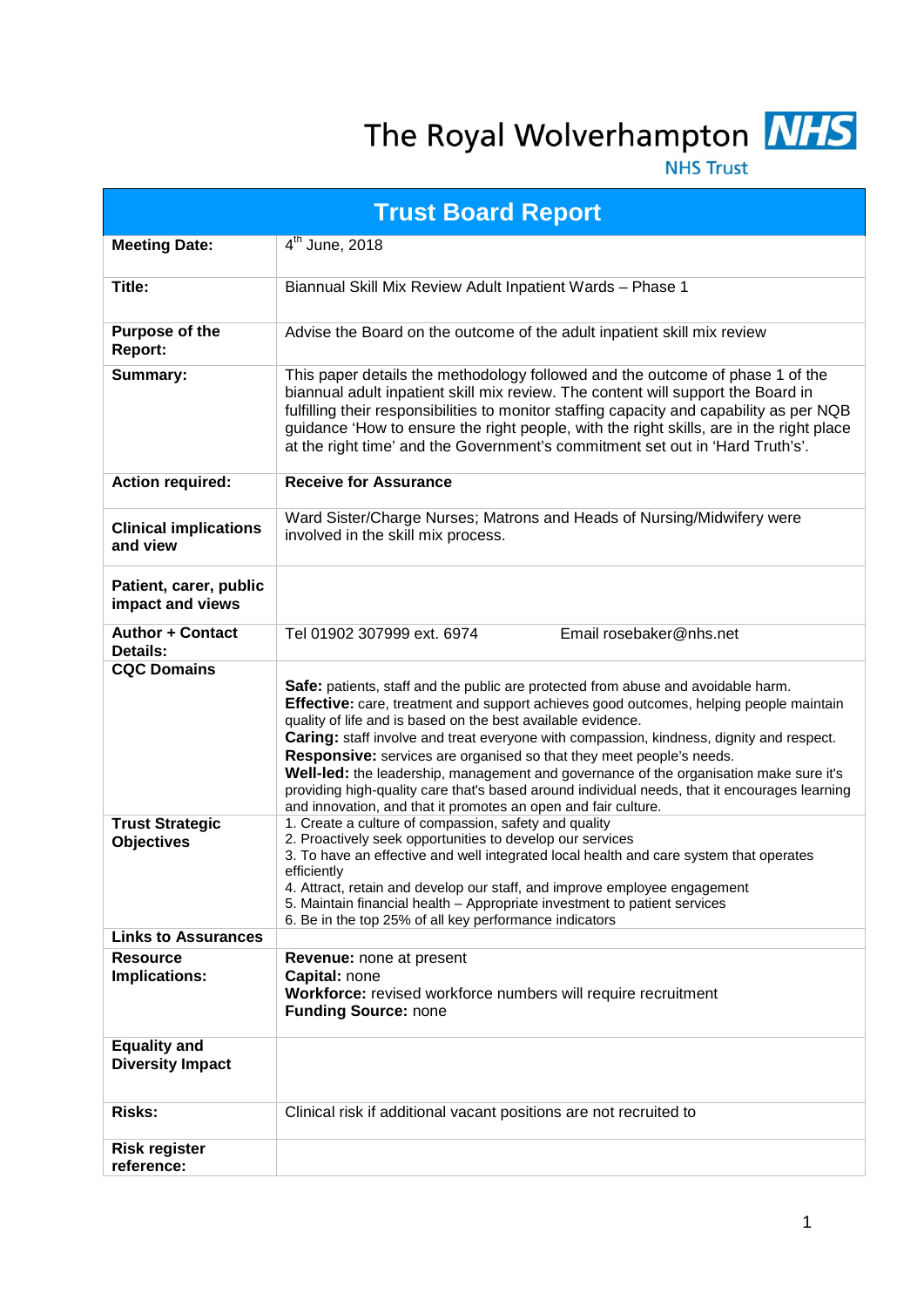| <b>Other formal bodies</b><br>involved: |    |             |                                         |                                                                                                                                                                                                                                          |            |         |
|-----------------------------------------|----|-------------|-----------------------------------------|------------------------------------------------------------------------------------------------------------------------------------------------------------------------------------------------------------------------------------------|------------|---------|
| <b>References</b>                       | a. | <b>Hard</b> | Truths'                                 | Commitments<br>http://www.england.nhs.uk/2014/04/01/hard-truths/ April 2014                                                                                                                                                              | <b>NHS</b> | England |
|                                         | b. |             |                                         | Supporting NHS providers to deliver the right staff, with the right skills, in<br>the right place at the right time - Safe sustainable and productive staffing.<br>National Quality Board, July 2016 http://www.england.nhs.uk           |            |         |
|                                         |    |             |                                         | c. Griffiths P, Ball J, Murrells T, Jones S, Rafferty AM (2016b) Registered<br>nurse, health care support worker, medical staffing levels and mortality in<br>English hospital Trusts a cross sectional study. BMJ open 5:e008751        |            |         |
|                                         |    |             | d. NHS England (2014) Five Year Forward | View.http://www.england.nhs.uk/ourwork/futurenhs                                                                                                                                                                                         |            |         |
|                                         |    |             | nursing, midwifery and care staff       | e. NHS England (2016) Leading Change, Adding value: A framework for<br>http://www.england.nhs.uk/ourwork/leading-change                                                                                                                  |            |         |
|                                         | f. |             |                                         | NICE (2013) Safe staffing for nursing in adult inpatient wards in acute<br>hospitals. http://www.nice.org.uk/guidance/SG1                                                                                                                |            |         |
|                                         | q. |             |                                         | NQB (2016) How to ensure the right people, with the right skills, are in the<br>right place at the right time: A guide to nursing, midwifery and care staffing<br>capacity and capability http://www.england.nhs.uk/ourwork/part-rel/nqb |            |         |
|                                         |    |             |                                         | h. The Safer Nursing Care Tool The Shelford Group - 2013<br>http://shelfordgroup.org/resource/chief-nurses/safer-nursing-care-tool<br>http://shelfordgroup.org/library/documents/SNCT A4 pdf                                             |            |         |

|   | <b>Report Details</b>                                                                                                                                                                                                                                                                                                                                                                                                  |
|---|------------------------------------------------------------------------------------------------------------------------------------------------------------------------------------------------------------------------------------------------------------------------------------------------------------------------------------------------------------------------------------------------------------------------|
| 1 | <b>Background</b>                                                                                                                                                                                                                                                                                                                                                                                                      |
|   | Patients have the right to be cared for by appropriately qualified, experienced /or competent staff in<br>safe environments. The National Quality Board (2016) expects the Trust to ensure safe, effective,<br>caring, responsive and well-led care on a sustainable basis, and that the Trust will employ the right<br>staff with the right skills in the right place and at the right time.                          |
|   | To demonstrate the Trust's commitment to the above requirement a twice yearly adult inpatient skill<br>mix review is completed. The procedure for completing the review is aligned to Commitment 9 of<br>Leading Change, Adding Value: a framework for nursing, midwifery and care staff (2016).                                                                                                                       |
|   | <b>Methodology of review</b>                                                                                                                                                                                                                                                                                                                                                                                           |
|   | The key elements of the workforce review include:                                                                                                                                                                                                                                                                                                                                                                      |
|   | 1. Utilisation of a recognised decision support tool (a systematic, evidence-based approach to<br>determine the number and skill mix of staff required).                                                                                                                                                                                                                                                               |
|   | For adult in-patient wards the Safer Nursing Care tool is utilised. This tool was originally developed<br>in conjunction with the Association of UK University Hospitals (AUKUH). The tool uses patient acuity<br>and/or dependency score which is agreed by senior nurse for the ward. This is captured daily on<br>either the SafeHands system or on paper (for those wards not having SafeHands). This data is then |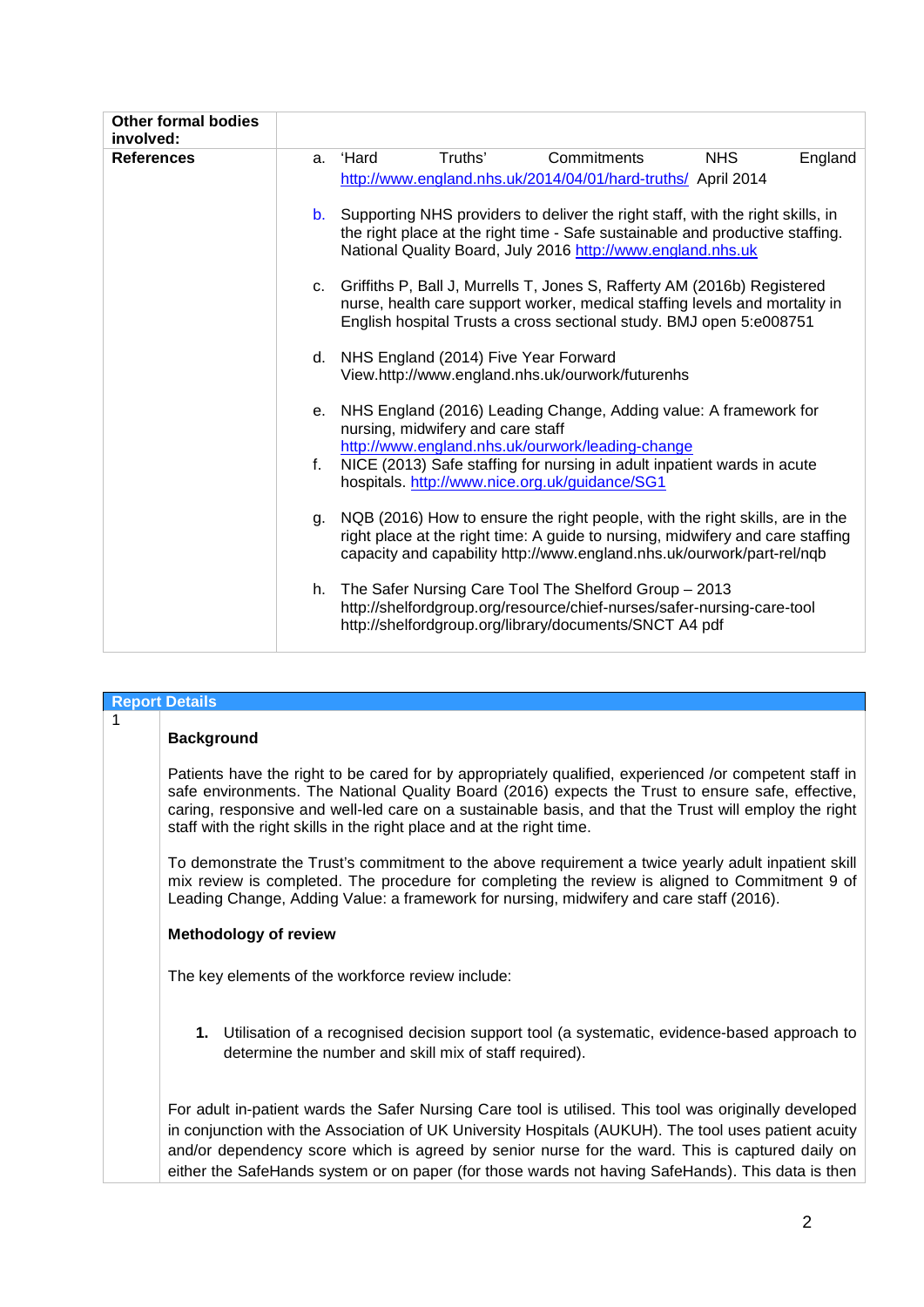converted into total staff numbers by using the provided nursing multiplier. Confirmation has been received from Imperial Innovations that we are now licensed to use 'Safer Nursing Care Tool' as our safe sustainable staffing tool when conducting reviews of adult inpatient wards. To support the licence agreement a revised validation process will be introduced in phase 2 of the adult inpatient review process.

**2.** Application of professional judgement to ensure specific local needs are included.

This includes consideration of:

• Ward layout/facilities: The configuration of wards and facilities affect the nursing time available to deliver care to patients, and this can be reflected in staffing establishments through professional judgement. For example, wards with a high proportion of single rooms might make adequate surveillance of vulnerable patients more difficult.

• Escort duties: This is not captured by the Safer Nursing Care tool, consideration needs to be given if this role is likely to affect the numbers of staff required. A local data collection and analysis exercise is undertaken to determine a percentage to be added to the establishment to ensure staffing remains responsive to daily patient care needs if this is considered to have a significant impact on the ward activity

• Shift pattern: The type of shifts (long day versus short day) in use may affect the overall establishment required to ensure shift-to-shift staffing levels. These are monitored to understand the impact and effect on staff and patients

This element was completed by Senior Sister/Charge Nurse and Matron and presented to Head of Nursing/Midwifery at a challenge and confirm meeting.

**3.** Benchmarking with peers (e.g. CHPPD via model hospital)

Comparing staffing with peers can act as a 'sense check', particularly on assumptions and professional judgements. Benchmarking can also help stimulate the sharing of best practice. Care hours per patient day (CHPPD) provide a useful metric for making these comparisons. CHPPD gives a picture of the total ward care workforce but is split between registered nurses and healthcare support workers.

While the summary CHPPD measure includes all care staff, the registered nurse hours must always be considered in any benchmarking alongside quality care metrics (Griffiths et al 2016b) in order to assess the impact on patient outcomes.

**4.** Taking account of national guidelines.

NICE (2013) made recommendations on safe staffing for nursing in adult inpatient wards in acute hospitals. The guidance focuses on wards that provide overnight care for adult patients in acute hospitals. It does not cover Intensive Care, High Dependency, Maternity, Mental Health, acute admissions or assessment units or ward or inpatient wards in community hospitals.

There is no single nursing staff-to-patient ratio that can be applied across all acute adult inpatient wards. However, there is evidence of increased risk of harm and mortality associated with a registered nurse caring for more than 8 patients during a day shift.